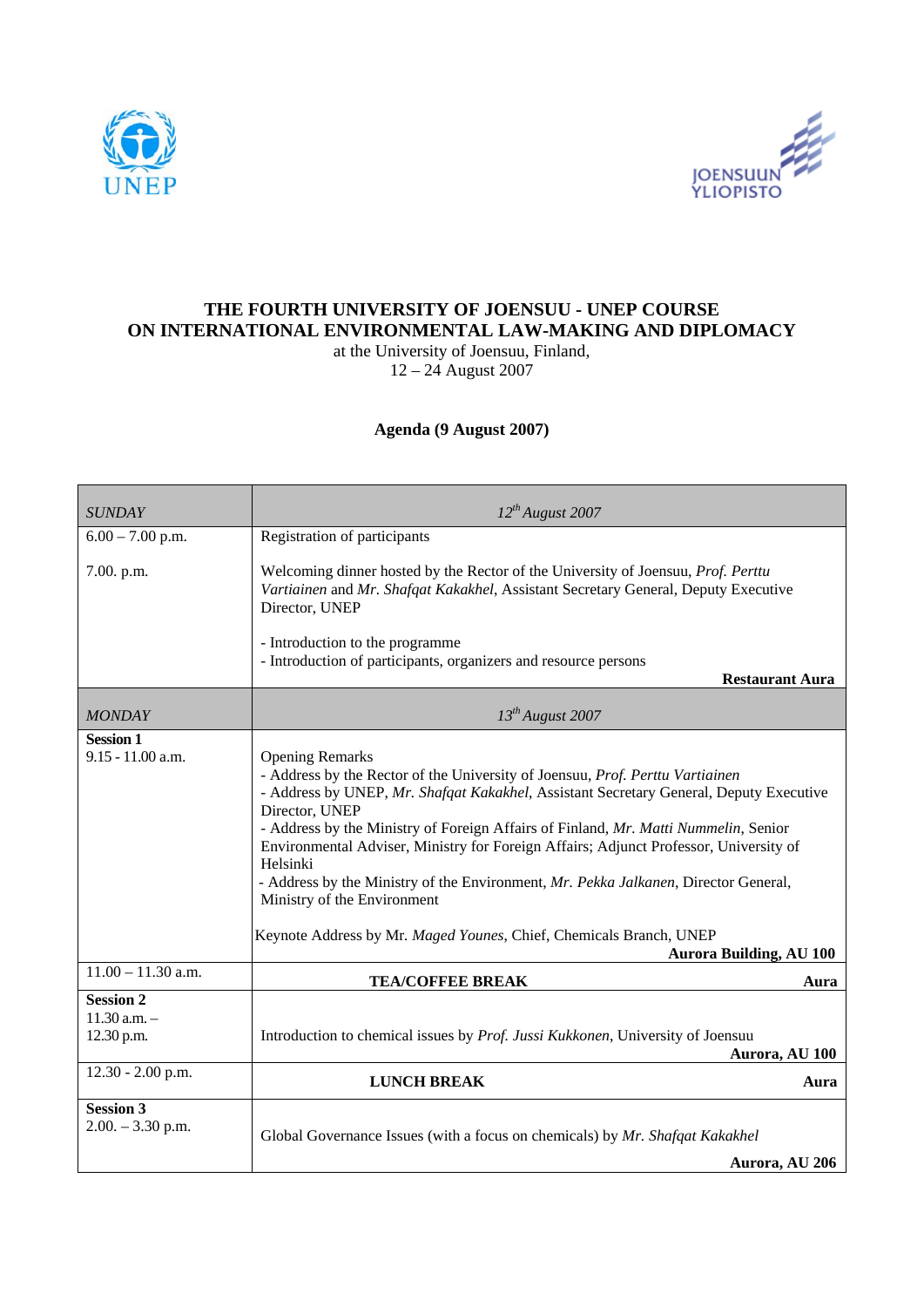| 3.30 - 4.00 p.m.                                 | <b>TEA/COFFEE BREAK</b>                                                                                                                                                                                                                 | Aura           |
|--------------------------------------------------|-----------------------------------------------------------------------------------------------------------------------------------------------------------------------------------------------------------------------------------------|----------------|
| <b>Session 4</b><br>$4.00 - 5.30$ p.m.           | Overview of global and regional chemical instruments by Mr. Masa Nagai, Senior Legal<br>Officer, Division of Environmental Law and Conventions, UNEP                                                                                    | Aurora, AU 206 |
| 7.00 p.m.                                        | Reception at hosted by the Ministry for Foreign Affairs of Finland at Vainoniemi Villa                                                                                                                                                  |                |
| <b>TUESDAY</b>                                   | $14^{th}$ August 2007                                                                                                                                                                                                                   |                |
| <b>Session 5</b><br>$9.00 - 10.30$ a.m.          | Mercury: Searching for solutions to a global problem by Mr. Maged Younes                                                                                                                                                                | <b>AU 206</b>  |
| 10.30 - 11.00 a.m.                               | <b>TEA/COFFEE BREAK</b>                                                                                                                                                                                                                 |                |
| <b>Session 6</b><br>11.00 a.m. $-$ 12.30 p.m.    | Overview of global and regional conventions to control transboundary movements of<br>hazardous wastes by Mr. Masa Nagai                                                                                                                 | <b>AU 206</b>  |
| 12.30 - 2.00 p.m.                                | <b>LUNCH BREAK</b>                                                                                                                                                                                                                      |                |
| <b>Session 7</b><br>$2.00 - 3.30$ p.m.           | Managing Chemicals and Waste: Challenges of Developing Countries by Mr. Donald<br>Kaniaru, former Director, UNEP and diplomat; currently Chairman, National<br>Environmental Tribunal, Kenya                                            | <b>AU 206</b>  |
| 3.30 - 4.00 p.m.                                 | <b>TEA/COFFEE BREAK</b>                                                                                                                                                                                                                 |                |
| <b>Session 8</b>                                 | Interactive discussion on law and policies on chemical and waste management led by $Mr$ .                                                                                                                                               |                |
| $4.00 - 5.30$ p.m.                               | Masa Nagai                                                                                                                                                                                                                              | <b>AU 206</b>  |
| WEDNESDAY                                        | $15^{th}$ August 2007                                                                                                                                                                                                                   |                |
| <b>Session 9</b>                                 | The regulation of DDT and malaria control by Prof. Michael Kidd, University of KwaZulu-                                                                                                                                                 |                |
| 9.00-10.30. a.m.                                 | Natal                                                                                                                                                                                                                                   | <b>AU 206</b>  |
| 10.30 - 11.00 a.m.                               | <b>TEA/COFFEE BREAK</b>                                                                                                                                                                                                                 |                |
| <b>Session 10</b><br>$11.00$ a.m. $- 12.30$ p.m. | The Vienna Convention and the Montreal Protocol - the international ozone regime and its<br>institutions by Mr. Maas Goote, Coordinating Senior Legal Counsel, Netherlands Ministry<br>of Housing, Spatial Planning and the Environment | <b>AU 206</b>  |
| 12.30.-2.00 p.m.                                 |                                                                                                                                                                                                                                         |                |
| <b>Session 11</b>                                | <b>LUNCH BREAK</b><br>Impacts of chemical and waste regimes on biodiversity ecosystems by Ms. Barbara Ruis,                                                                                                                             |                |
| $2.00 - 2.45$ p.m.                               | Legal Officer, UNEP                                                                                                                                                                                                                     |                |
| <b>Session 12</b>                                |                                                                                                                                                                                                                                         | <b>AU 206</b>  |
| 2.45.-3.30. p.m.                                 | Practical procedural issues under MEAs by Mr. Maas Goote                                                                                                                                                                                | <b>AU 206</b>  |
| 3.30.-4.00 p.m.                                  | <b>TEA/COFFEE BREAK</b>                                                                                                                                                                                                                 |                |
| <b>Session 13</b><br>$4.00 - 5.00$ . p.m.        | Enhancing cooperation and coordination among the Basel, Rotterdam and Stockholm<br>Conventions by Ms. Kerstin Stendahl-Rechardt, Senior Adviser, Ministry of the<br>Environment of Finland; Co-chair of the ad hoc joint working group  | <b>AU 206</b>  |
| <b>Session 14</b><br>$5.00 - 5.30$ p.m.          | Introduction of the negotiation workshop by Ms. Kerstin Stendahl-Rechardt, Mr. Maas<br>Goote and Mr. Masa Nagai                                                                                                                         |                |
|                                                  | Negotiation workshop on synergies between the Basel, Rotterdam and Stockholm<br>Conventions                                                                                                                                             |                |
|                                                  |                                                                                                                                                                                                                                         | <b>AU 206</b>  |
| 6 p.m.                                           | Reception hosted by the Ministry of the Environment of Finland at Hasanniemi Villa                                                                                                                                                      |                |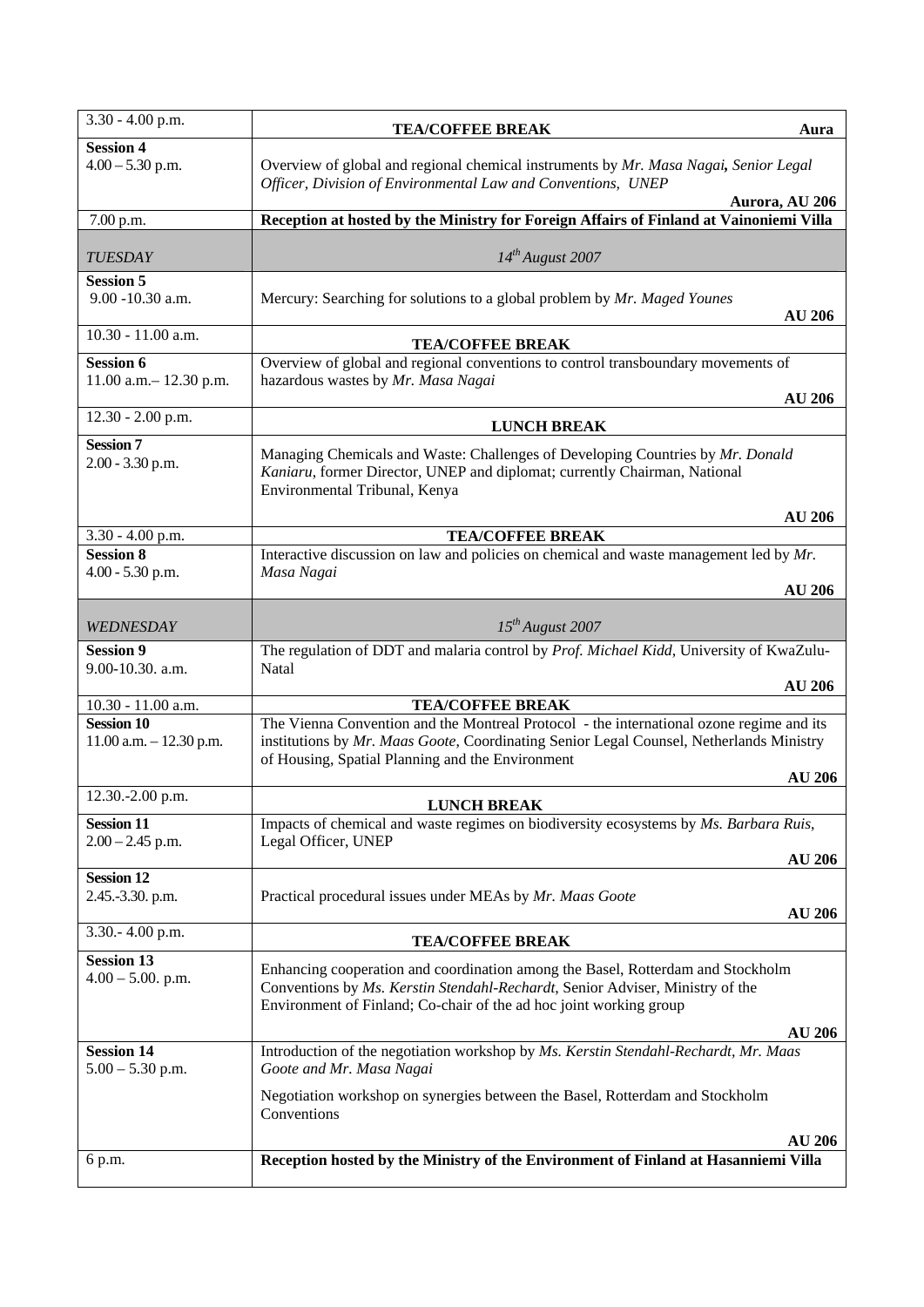| <b>THURSDAY</b>           | $16^{th}$ August 2007                                              |                                |  |
|---------------------------|--------------------------------------------------------------------|--------------------------------|--|
| $9.00 - 12.30$ a.m.       | Negotiation workshop (cont.)                                       | Agora Building: H6, H7, H8, H9 |  |
| $12.30 - 2.00$ p.m.       |                                                                    |                                |  |
|                           | <b>LUNCH BREAK</b>                                                 |                                |  |
| 2.00 - 4.00 p.m.          | Negotiation workshop (cont.)                                       | Agora Building: H6, H7, H8, H9 |  |
| $4.00 - 4.30$ p.m.        | <b>TEA/COFFEE BREAK</b>                                            |                                |  |
| $4.00 - 5.30$ p.m.        | Negotiation workshop (cont.)                                       | Agora Building: H6, H7, H8, H9 |  |
| <b>FRIDAY</b>             | $17^{th}$ August 2007                                              |                                |  |
| <b>Session 15</b>         |                                                                    |                                |  |
| 8.00 a.m.                 | Departure for excursion from Summer Hotel Elli                     |                                |  |
| $9.00 - 11.00$ a.m.       | Visit to Enocell Pulp Mill                                         |                                |  |
| $11.00.a.m. - 12.00 p.m.$ | Drive from Uimaharju to Nunnanlahti                                |                                |  |
| $12.00 - 1.00$ p.m.       | Lunch at Restaurant Tulikivi, Nunnanlahti                          |                                |  |
| $1.00 - 3.00$ p.m.        | Visit to Tulikivi Oy and Finnish Stone Center                      |                                |  |
| $3.00 - 4.45$ p.m.        | Drive to Mekrijärvi Research Station                               |                                |  |
| $4.45 - 5.15$ . p.m       | Cheking in at Mekrijärvi Research Station                          |                                |  |
| 5.15 p.m.                 | Dinner at Mekrijärvi                                               |                                |  |
| 7.00 p.m.                 | Evening get-together<br>Smoky Sauna + Traditional Sauna + Swimming |                                |  |
|                           | Campfire<br>18 <sup>th</sup> August 2007                           |                                |  |
| <b>SATURDAY</b>           |                                                                    |                                |  |
| $7.15 - 9.00$ a.m         | Breakfast at Mekrijärvi                                            |                                |  |
| $10.00 - 11.00$ a.m       | Visit to Orthodox Church at Ilomantsi                              |                                |  |
| $11.00 - 11.30$ a.m       | Drive from Ilomantsi to Petkeljärvi National Park                  |                                |  |
| $11.30 - 12.30$ p.m       | Lunch at Petkeljärvi                                               |                                |  |
| $1.00 - 5.00$ p.m         | Petkeljärvi National Park                                          |                                |  |
|                           | Guided walk in National Park                                       |                                |  |
|                           | Possibility to try out canoeing on the Lake Koitere                |                                |  |
|                           | Sauna                                                              |                                |  |
|                           | Coffee/Tea + Finnish thin pancakes $\&$ campfire                   |                                |  |
| $5.00 - 5.30$ p.m         | Drive from Petkeljärvi to Ilomantsi                                |                                |  |
| $5.30 - 6.30$ p.m         | Visit to Hermanni's Wine Estate                                    |                                |  |
| 7.00 p.m                  | Karelian Dinner at Parppeinpirtti                                  |                                |  |
| <b>SUNDAY</b>             | $19^{th}$ August 2007                                              |                                |  |
|                           | Free day                                                           |                                |  |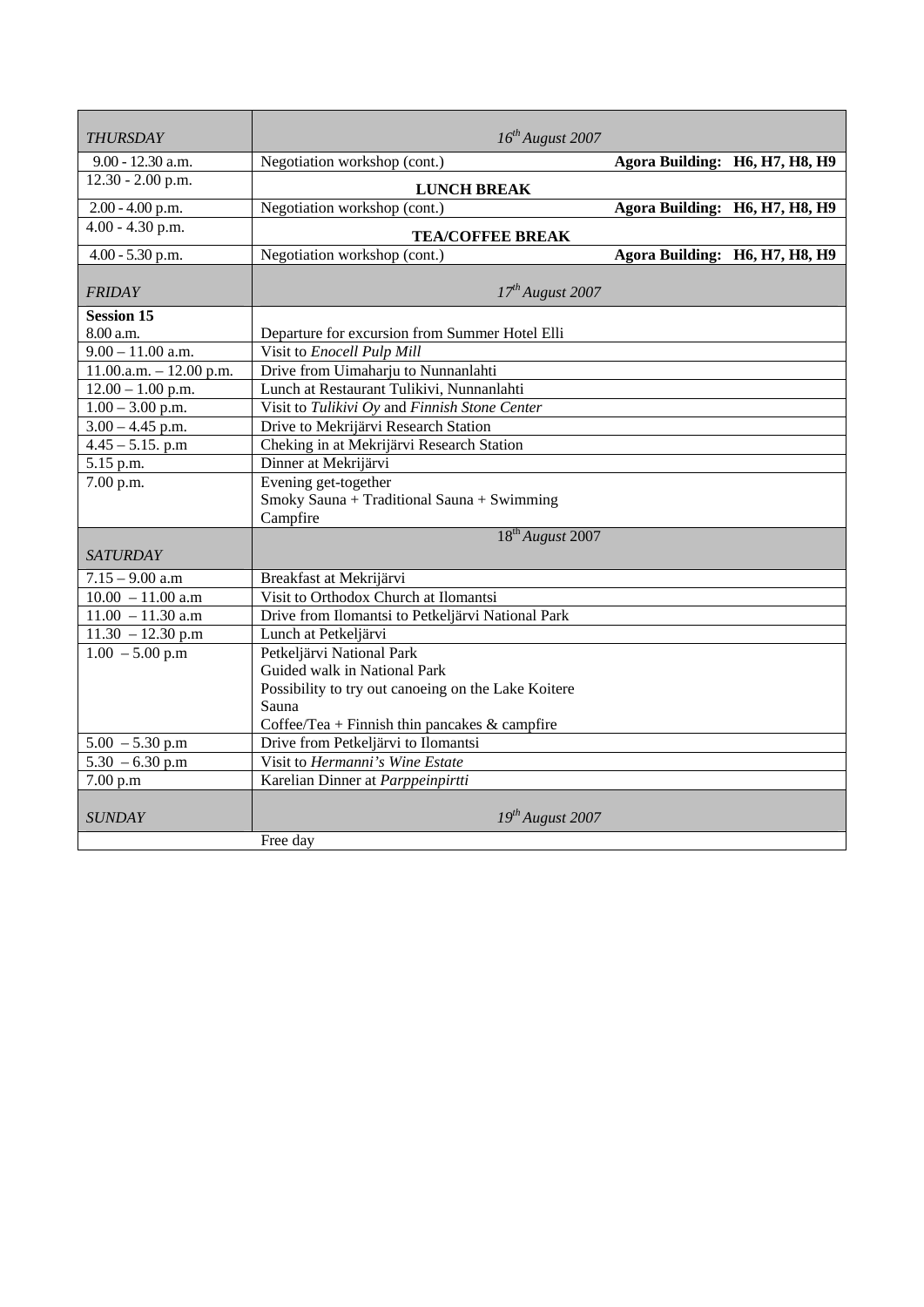| WEEK <sub>2</sub>                                          |                                                                                                                                                                                                                                                    |  |
|------------------------------------------------------------|----------------------------------------------------------------------------------------------------------------------------------------------------------------------------------------------------------------------------------------------------|--|
| <b>MONDAY</b>                                              | $20^{th}$ August 2007                                                                                                                                                                                                                              |  |
| <b>Session 16</b><br>$9.00 - 10.30$ a.m.                   | International environmental negotiations with a special focus on EU coordination by Dr.<br>Nicola Notaro, Legal adviser, European Commission, Environment Directorate General<br><b>AU 206</b>                                                     |  |
| $10.30 - 11.00$ . a.m.                                     | <b>TEA/COFFEE BREAK</b>                                                                                                                                                                                                                            |  |
| <b>Session 17</b><br>11.00 - 12.30 p.m.                    | Process of Negotiations of Environmental Agreements: Main actors, procedures, and<br>expected outcomes by Ms. Iwona Rummel-Bulska, Principal Legal Officer, Division of<br>Environmental Law and Conventions, UNEP<br><b>AU 206</b>                |  |
| 12.30 - 2.00 p.m.                                          |                                                                                                                                                                                                                                                    |  |
| <b>Session 18</b>                                          | <b>LUNCH BREAK</b>                                                                                                                                                                                                                                 |  |
| $2.00 - 2.30$ p.m.                                         | Common but differentiated responsibilities by Ms. Tuula Kolari, Research assistant,<br>University of Joensuu<br><b>AU 206</b>                                                                                                                      |  |
| <b>Session 19</b>                                          | Chemicals and marine mammals by Mr. Ed Couzens, Senior Lecturer, University of                                                                                                                                                                     |  |
| 2.30.-3.30. p.m.                                           | KwaZulu-Natal<br><b>AU 206</b>                                                                                                                                                                                                                     |  |
| $3.30 - 4.00$ p.m.                                         | <b>TEA/COFFEE BREAK</b>                                                                                                                                                                                                                            |  |
| <b>Session 20</b><br>$4.00 - 5.30$ p.m.                    | Workshop on public participation and ethics led by Ms. Akpezi Ogbuigwe, Head,<br>Environmental Education and Training, UNEP<br><b>AU 206</b>                                                                                                       |  |
| <b>TUESDAY</b>                                             | $21^{th}$ August 2007                                                                                                                                                                                                                              |  |
| <b>Session 21</b><br>9.00 - 10.30 a.m.                     | Trade and the environment by Prof. Gerhard Loibl, Diplomatic Academy, Vienna<br><b>AU 206</b>                                                                                                                                                      |  |
| 10.30 - 11.00 a.m.                                         | <b>TEA/COFFEE BREAK</b>                                                                                                                                                                                                                            |  |
| <b>Session 22</b><br>$11.00 - 12.30$ p.m.                  | Interactive session on trade and the environment with a focus on chemicals moderated by<br>Prof. Gerhard Loibl                                                                                                                                     |  |
|                                                            | Agora Building: H6, H7, H8, H9                                                                                                                                                                                                                     |  |
| 12.30-2.00 p.m.<br><b>Session 23</b><br>$2.00 - 2.45$ p.m. | <b>LUNCH BREAK</b><br>Implementation of Basel Convention: Main controversial matters and the way of solving<br>them by Ms. Iwona Rummel-Bulska<br><b>AU 206</b>                                                                                    |  |
| <b>Session 24</b><br>2.45.-3.30 p.m.                       | Problem solving function of international environmental law by Prof. Tuomas Kuokkanen,<br>University of Joensuu<br><b>AU 206</b>                                                                                                                   |  |
| $3.30 - 4.00$ p.m.                                         | <b>TEA/COFFEE BREAK</b>                                                                                                                                                                                                                            |  |
| <b>Session 25</b><br>4.00 -5.30 p.m.                       | Introduction to the Negotiators Handbook and to the simulation exercise by Mr. Cam<br>Carruthers, Senior Programme Officer, Legal Affairs Programme, Climate Change<br>Secretariat and former MEA Coordinator, Environment Canada<br><b>AU 206</b> |  |
| 7.00 p.m                                                   | Reception hosted by the City of Joensuu                                                                                                                                                                                                            |  |
| WEDNESDAY<br><b>Session 26</b>                             | $22^{th}$ August 2007                                                                                                                                                                                                                              |  |
| 9.00 - 10.30 a.m.                                          | Simulation exercise on Strategic Approach to International Chemicals Management<br>(SAICM) led by Mr. Cam Carruthers<br>Agora Building: H6, H7, H8, H9                                                                                             |  |
| 10.30 - 11.00 a.m.                                         | <b>TEA/COFFEE BREAK</b>                                                                                                                                                                                                                            |  |